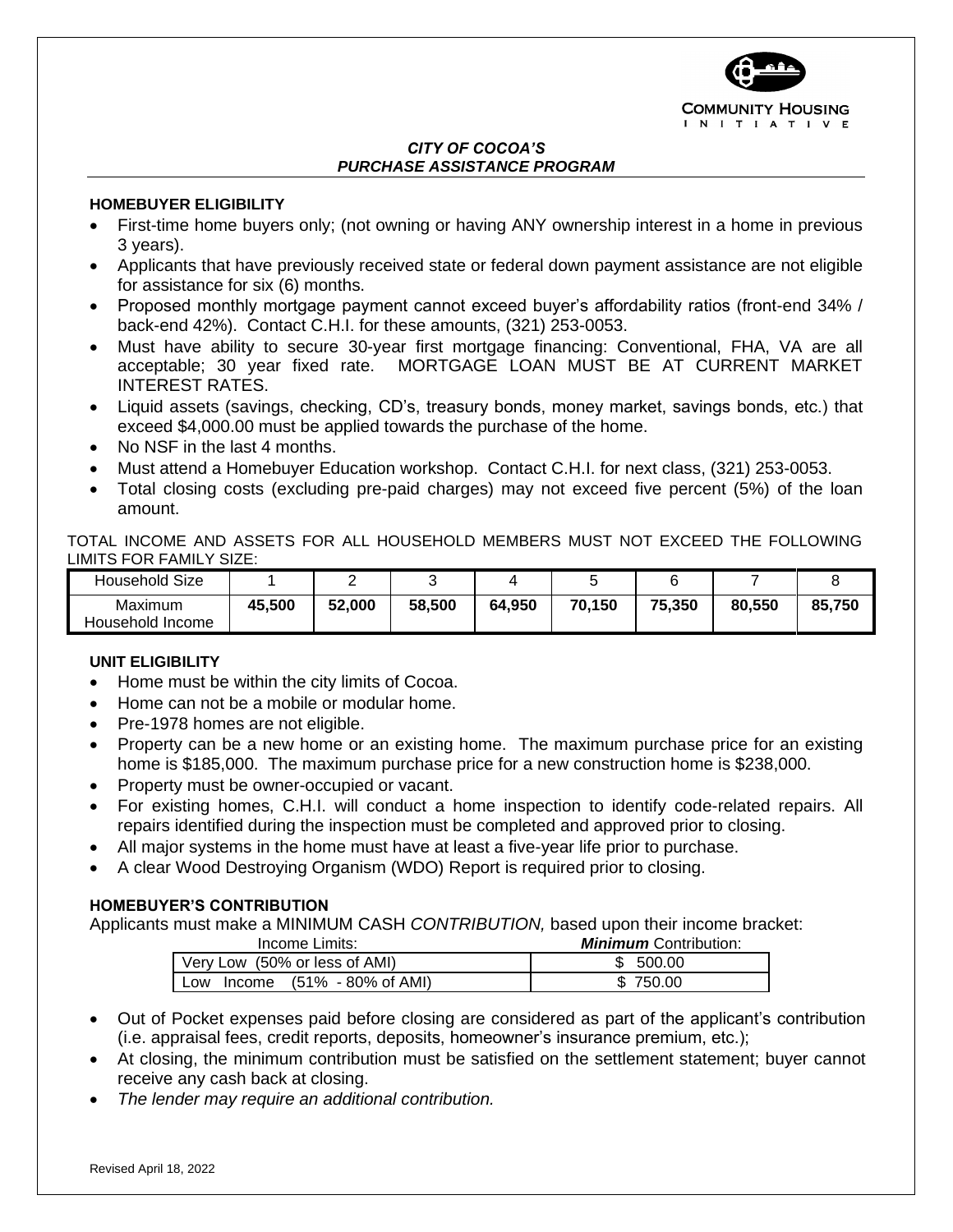

#### *CITY OF COCOA'S PURCHASE ASSISTANCE PROGRAM*

#### **MAXIMUM AMOUNT OF ASSISTANCE**

Based on HUD's 2022 Income Limits, adjusted to family size.

| Household<br>Income Limits:           | Down Payment /<br><b>Closing Costs Assistance</b> | Repair<br>Assistance | <b>MAXIMUM AMOUNT</b><br><b>OF ASSISTANCE</b> |  |
|---------------------------------------|---------------------------------------------------|----------------------|-----------------------------------------------|--|
| Very Low (50% or less of AMI)         | \$32,400                                          | \$5,000              | $$37.400*$                                    |  |
| $(51\% - 80\% \text{ of AMI})$<br>LOW | \$27,400                                          | \$5,000              | $$32.400*$                                    |  |

\*The actual assistance amount will be the *minimum* needed to get the home buyer into an affordable unit.

- The assistance funds are made up of down payment, closing costs and rehabilitation assistance.
- The actual amount of repair assistance will be based upon the actual repair costs as determined by obtaining three (3) bids.
- If all of the \$5,000 is not needed for repairs, the remaining balance can be applied towards additional down payment/closing costs assistance, IF needed. WE WILL NOT OVER SUBSIDIZE ANY HOUSEHOLD.

#### **ASSISTANCE BECOMES A SECOND MORTGAGE**

The assistance funds provided by the City of Cocoa will become a SECOND MORTGAGE. The second mortgage will be recorded in the Public Records of Brevard County. It is a ten (10) year, Deferred Payment Loan (DPL) at zero percent (0%), forgiven at ten percent (10%) per year.

- The property must remain the principle residence of the homebuyer for entire lien period (five or ten years).
- Leasing the premises for any period of time is deemed a default.
- Property must be maintained and in good repair.
- Interest is zero percent (0%) on the loan EXCEPT in the case of default, at which time the remaining balance shall accrue interest at five percent (5%).
- Death of the mortgagor: Passing of title due to the death of the mortgagor to other than a spouse or comortgagor is deemed a default.

If the property is sold or the title is transferred at any time during the lien period, the City of Cocoa will require that the Owners must sell the unit in accordance with HOME Purchase Assistance Program *Resale guidelines*. The Resale Option described at 24CFR 92.254 is triggered in the event that the house is sold or occupied by anyone other than the Owners during the affordability period. Non-compliance with the residency requirement will require the immediate payback of HOME funds invested into the property unless the house is sold.

#### **RESALE PROVISIONS:**

When Owners sell the property, either voluntarily or involuntarily, during the affordability period:

- The property shall be sold to another eligible low-income homebuyer who will use the property as his or her principal residence throughout the period of affordability.
- The Owners receive a fair return on investment. "Fair Return" is defined as the return of the homeowner's original investment plus any capital improvements, with copies of receipts, not to exceed the newly assessed value at the time of sale. Capital Improvements exclude maintenance; and,
- The property is sold at a price that is "affordable to a reasonable range of low-income buyers." The City's definition of affordable to a reasonable range of low-income homebuyers is defined as a family at 70 to 80 percent of area median income paying no more than 30 percent of income for principal, interest, property taxes, and insurance.